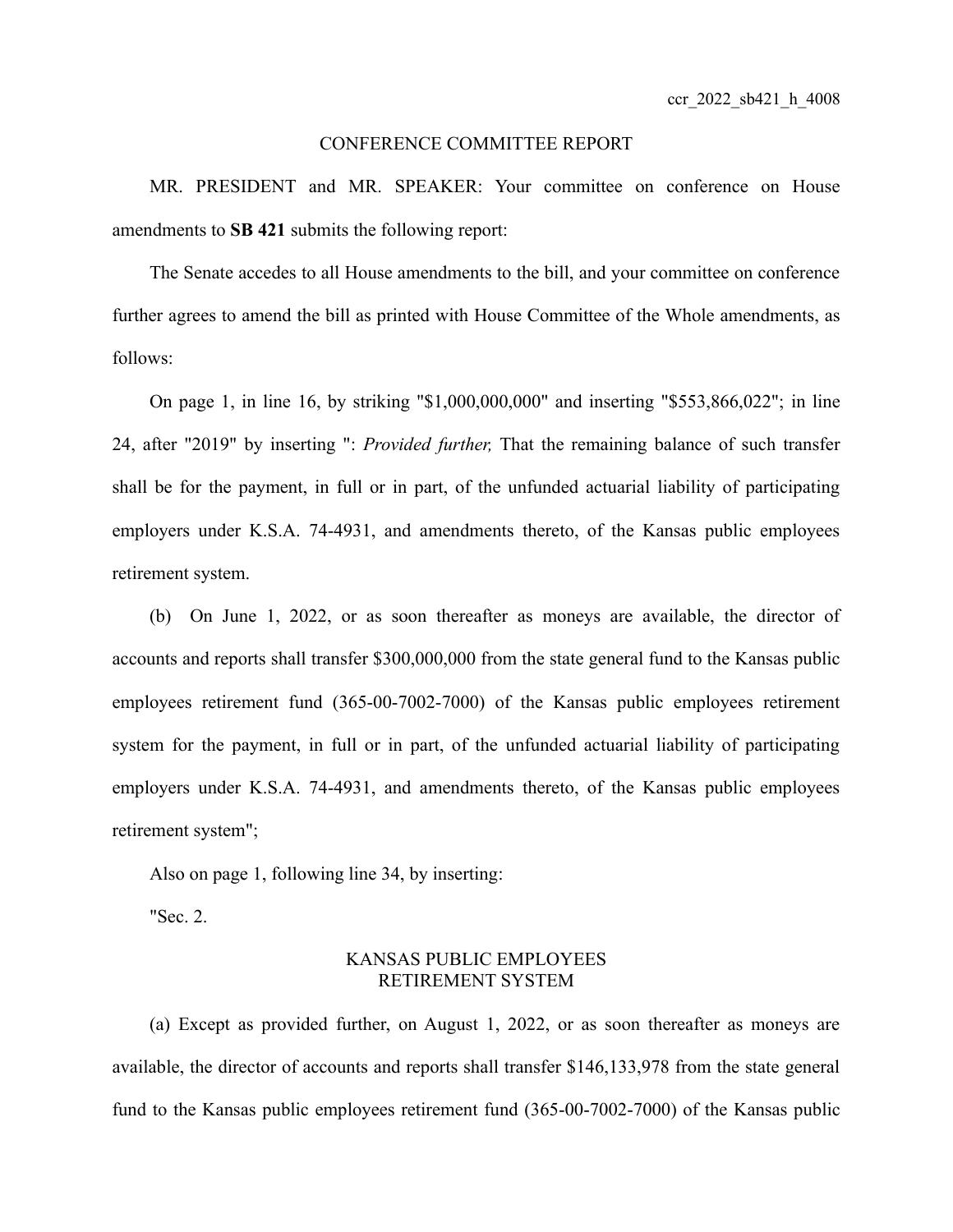employees retirement system for the payment, in full or in part, of the unfunded actuarial liability of participating employers under K.S.A. 74-4931, and amendments thereto, of the Kansas public employees retirement system: *Provided, however,* That, if prior to such date, the state finance council approves a resolution stopping such transfer, then following such action by the state finance council: (1) The director of accounts and reports shall not transfer \$146,133,978 from the state general fund to the Kansas public employees retirement fund of the Kansas public employees retirement system pursuant to this subsection; and (2) on the effective date of such state finance council action, the provisions of this subsection are hereby declared to be null and void and shall have no force and effect: *Provided further,* That the state finance council is hereby authorized to stop such transfer: *And provided further,* That the state finance council action on this matter is hereby characterized as a matter of legislative delegation and subject to the guidelines prescribed in K.S.A. 75-3711c(c), and amendments thereto, except that such approval also may be given while the legislature is in session.

(b) Except as provided further, on December 1, 2022, or as soon thereafter as moneys are available, the director of accounts and reports shall transfer \$125,000,000 from the state general fund to the Kansas public employees retirement fund (365-00-7002-7000) of the Kansas public employees retirement system for the payment, in full or in part, of the unfunded actuarial liability of participating employers under K.S.A. 74-4931, and amendments thereto, of the Kansas public employees retirement system: *Provided, however,* That, if prior to such date, the state finance council approves a resolution stopping such transfer, then following such action by the state finance council: (1) The director of accounts and reports shall not transfer \$125,000,000 from the state general fund to the Kansas public employees retirement fund of the Kansas public employees retirement system pursuant to this subsection; and (2) on the effective date of such state finance council action, the provisions of this subsection are hereby declared to be null and